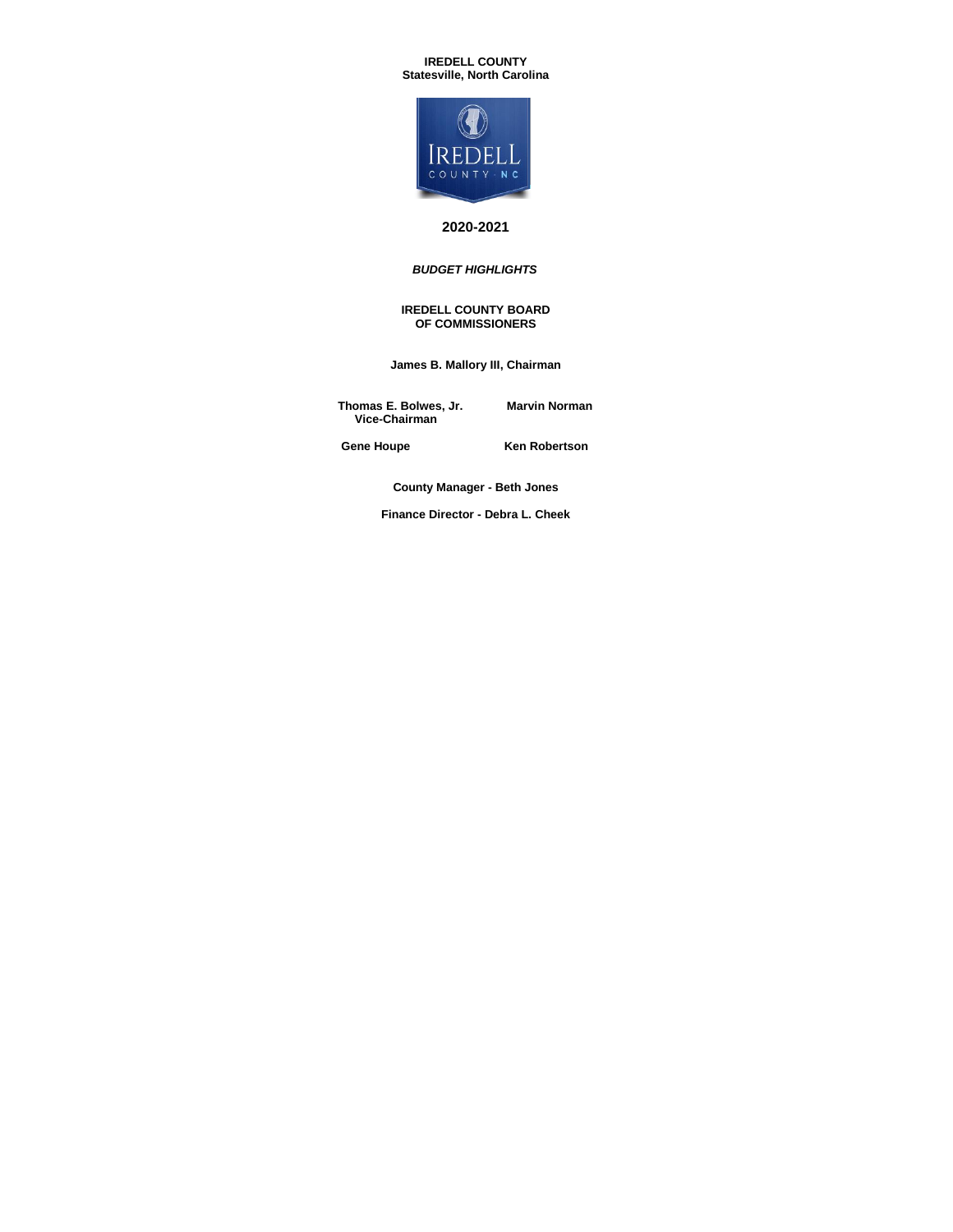# **GENERAL INFORMATION**

## **2020-2021**

| Ad Valorem Tax Rate                               | 53.75¢ per \$100 |
|---------------------------------------------------|------------------|
| <b>Estimated Valuation</b>                        | \$26,674,720,000 |
| <b>Estimated Collection Rate</b>                  | 98.91%           |
| 1¢ of tax equivalent                              | \$2,638,397      |
| Last Year of Revaluation                          | 2019             |
| <b>Next Revaluation Due</b>                       | 2023             |
| Population<br>(NC Office State Budget Management) | 184,023          |
| Land Area - square miles                          | 597              |
| No. of Land Parcels                               | 99,030           |
| <b>Full-Time County Employees</b>                 | 1119             |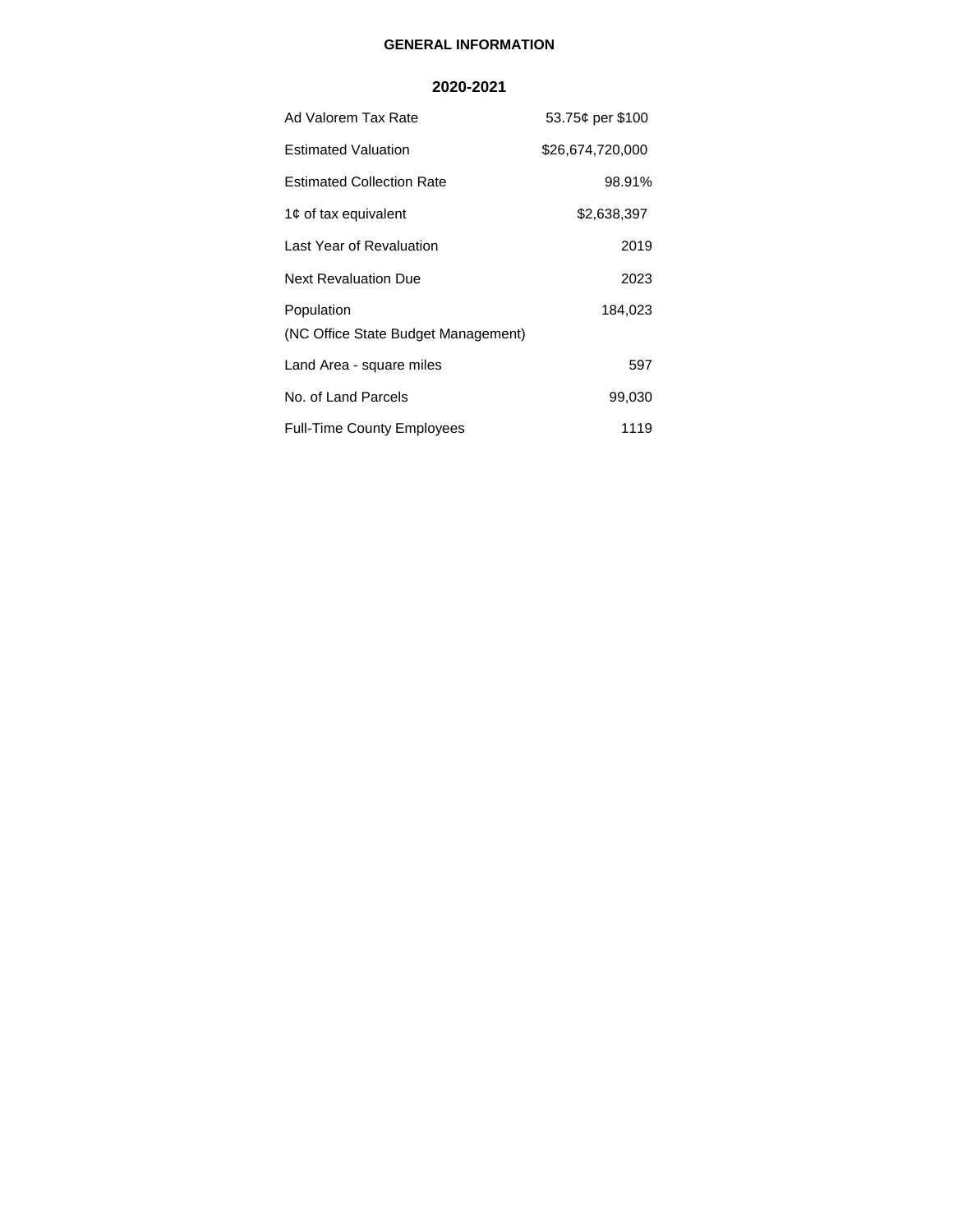# **2020-2021 GENERAL FUND REVENUES**

| Ad Valorem Taxes-current               | \$<br>141,813,815 |
|----------------------------------------|-------------------|
| Ad Valorem Taxes-delinguent            | 1,400,000         |
| Tax Penalties & Interest               | 612,000           |
| Sales Taxes                            | 38,177,464        |
| DSS Grants & Reimbursements            | 12,340,697        |
| Health Dept. Grants & Fees             | 4,806,785         |
| <b>Planning &amp; Development Fees</b> | 541,500           |
| <b>Building Standards</b>              | 5,696,864         |
| Reg of Deeds- Stamps & Fees            | 2,849,250         |
| <b>Investment Earnings</b>             | 750,000           |
| Ambulance Fees                         | 4,721,743         |
| Sheriff's Dept & Jail Fees & Grants    | 2,005,250         |
| <b>CATV Facility Tax</b>               | 475,000           |
| <b>Recreation Fees</b>                 | 637,757           |
| <b>Other Revenues</b>                  | 13,529,175        |
|                                        |                   |

**\$ 230,357,300**

**SOURCES OF GENERAL FUND REVENUE**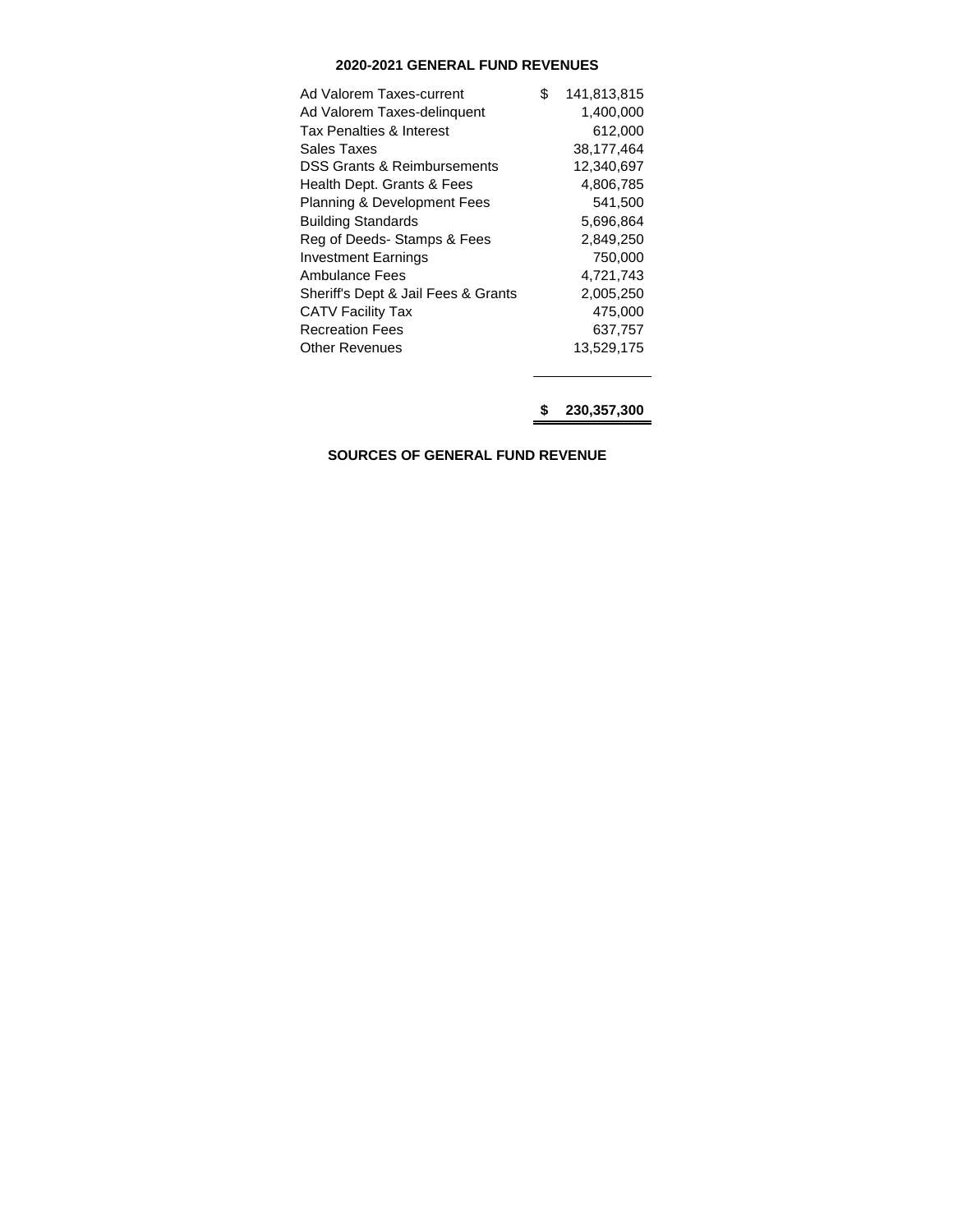# **2020-2021 GENERAL FUND DEPARTMENTAL BUDGET**

| Animal Services                                    | \$<br>1,669,564 |
|----------------------------------------------------|-----------------|
| <b>Building Standards &amp; Central Permitting</b> | 3,159,864       |
| Capital Improvements                               | 8,592,589       |
| <b>Capital Reserve</b>                             | 3,825,497       |
| <b>Cooperative Extension</b>                       | 391,917         |
| <b>County Commissioners</b>                        | 214,370         |
| County Manager's Office                            | 724,160         |
| Courts                                             | 587,175         |
| Debt Service (other than for schools)              | 2,372,397       |
| Economic Development                               | 2,383,730       |
| Elections                                          | 658,218         |
| <b>Emergency Medical Services</b>                  | 10,199,658      |
| Emergency Comm., Oper, & Mgmt.                     | 3,499,581       |
| <b>Emergency Management</b>                        | 317,662         |
| <b>Facility Services</b>                           | 4,224,697       |
| Finance                                            | 1,238,936       |
| Fire Marshal                                       | 402,008         |
| <b>General Governmental</b>                        | 2,032,573       |
| <b>Health Department</b>                           | 9,455,409       |
| Human Services Building                            | 196,447         |
| Human Resources                                    | 743,865         |
| <b>Information Technology Services</b>             | 1,996,326       |
| Legal                                              | 111,000         |
| Library                                            | 3,670,205       |
| Parks & Recreation                                 | 1,567,475       |
| Partners Behavioral Healthcare                     | 565,875         |
| Planning & Development                             | 1,228,164       |
| <b>Register of Deeds</b>                           | 751,978         |
| Schools                                            | 102,008,712     |
| Sheriff-Enforcement                                | 19,002,698      |
| Sheriff-Jail                                       | 12,133,893      |
| <b>Social Services</b>                             | 23,428,641      |
| <b>Special Appropriations</b>                      | 714,582         |
| Special Appropriations - Public Safety             | 1,220,973       |
| Tax Administration & Land Records                  | 3,643,821       |
| Transfers to Other Funds                           | 824,603         |
| Vehicle Services                                   | 390,417         |
| <b>Veterans Service</b>                            | 207,620         |
| <b>Total General Fund</b>                          | \$230,357,300   |

**GENERAL FUND EXPENDITURES**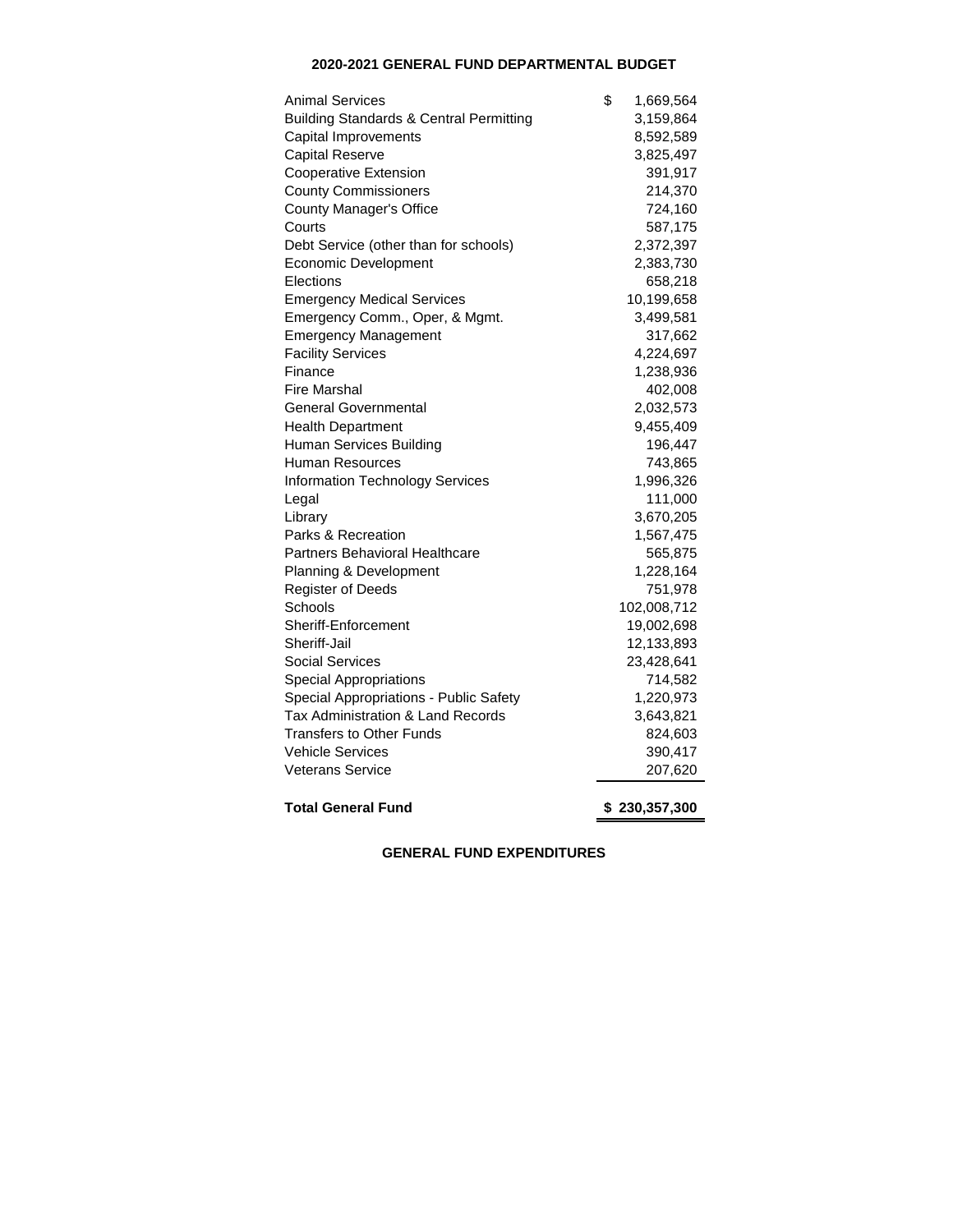## *GENERAL FUND EXPENDITURES \$ 230,357,300*

## *Animal Services \$ 1,669,564*

This department is responsible for enforcing the County's Animal Control Ordinance, Animal Shelter operations, and population control of stray and abandoned animals. Full-time staff of 21.

### *Building Standards& Central Permitting \$ 3,159,864*

The Inspections division, consisting of 26 employees, reviews construction plans, issues permits and performs inspections according to the NC Building Code. Central Permitting has a staff of 6 people and is responsible for issuing all permits required by the County.

| <b>Capital Improvements</b> | \$8,592,589 |
|-----------------------------|-------------|
|-----------------------------|-------------|

Funds designated by the County Commissioners to meet capital improvement needs at County facilities.

| <b>Capital Reserve</b> | \$3,825,497 |  |
|------------------------|-------------|--|
|------------------------|-------------|--|

Funds designated by the County Commissioners to be used for future capital needed at both Education and County facilities.

| <b>Cooperative Extension</b>                                  | 391.917 |
|---------------------------------------------------------------|---------|
| Co-sponsored by NC State Univ, and the County, CES provides a |         |

wide range of educational programs for the benefit of the citizens of Iredell County. Staff of 2.

| <b>County Commissioners</b> |  | 214,370 |
|-----------------------------|--|---------|
|-----------------------------|--|---------|

Provides for the payment of fees to the governing board, salary of the Clerk, and operating expenses.

#### *County Manager's Office \$ 724,160*

Serves as the chief administrative officer of Iredell County. Duties include serving as budget officer, directing administration of offices, departments, boards & agencies subject to the general direction & control of the Board. Attends board meetings and makes recommendations to the Board, and is responsible for appointing and removing officers and employees as provided by law. Staff of 3.

## *Courts \$ 587,175*

The county must provide adequate furnished space for those functions of the court system that are carried out at the local level including space for probation and parole offices.

### *Debt Service \$ 2,372,397*

This cost center accounts for debt service payments for the Public Safety Complex. Payments on an IBM Capitalized lease, Cardiac Equipment Lease, and Radio Lease for public saftey entities are also included in this amount.

| <b>Economic Development</b>              | \$2,383,730 |
|------------------------------------------|-------------|
| Statesville Airport                      | 30,335      |
| Greater Stsvl. Dev Corp                  | 270,610     |
| Industrial Incentives                    | 1,963,325   |
| Charlotte Regional Trans Plan            | 10,720      |
| <b>Centralina Council of Governments</b> | 6.840       |
| <b>Charlotte Regional Partnership</b>    | 33,900      |
| Lake Norman Reg Trans Comm - Membership  | 18,000      |
| <b>Road Project</b>                      | 50,000      |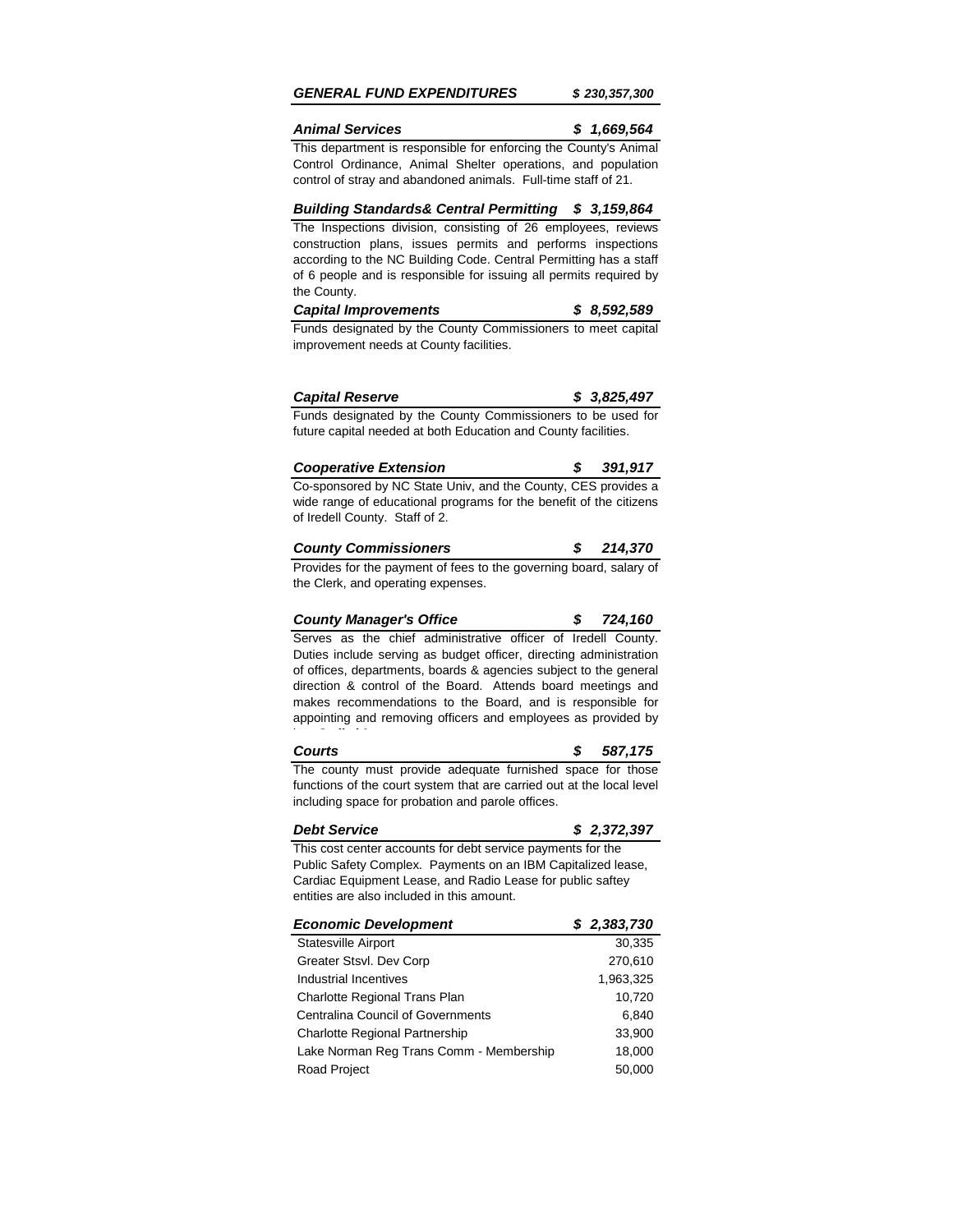| <b>Election</b> |  |
|-----------------|--|
|                 |  |
|                 |  |

*Elections \$ 658,218*

Under the supervision of the State Board of Elections, responsible for voter registration, one-stop voting, and conducting elections. 4 full-time positions.

*Emergency Medical Services \$ 10,199,658* This department provides 24 hour-a-day paramedic level emergency service to all areas of the County. 104 full-time positions supplemented with part-time.

| <b>Emergency Management</b>                                             |  |  | \$317,662 |  |  |  |
|-------------------------------------------------------------------------|--|--|-----------|--|--|--|
| Responsible for fixed nuclear facility training, emergency response and |  |  |           |  |  |  |

administration of Homeland Security Grants (if available). Staff of 2.

| <b>Emergency Communications</b>                                   |  | \$3,499,581 |  |
|-------------------------------------------------------------------|--|-------------|--|
| Reenonsible for communications for County emergency services. EMS |  |             |  |

Responsible for communications for County emergency services, EMS, Sheriff, VFD's, & rescue squads. Also provides emergency management planning and monitoring. 46 full-time positions w/part-time as needed.

| <b>Facility Services</b> |  | \$4,224,697 |
|--------------------------|--|-------------|
|--------------------------|--|-------------|

This department provides ongoing building & grounds maintenance to more than 36 locations of county owned & occupied property. This staff assists other departments & agencies whenever needed. Full-time staff of 23.

| Finance                                                               |  | \$1,238,936 |
|-----------------------------------------------------------------------|--|-------------|
| Maintains accounting records, invests surplus funds, monitors annual  |  |             |
| budget, grant and risk management, and payroll processing. Purchasing |  |             |

budget, grant and risk management, and payroll processing. Purchasing function is in this dept, and all debt issuances are handled by Director. 12 full-time positions.

| <b>Fire Marshal</b>                                                          | s. | 402.008 |
|------------------------------------------------------------------------------|----|---------|
| Fire Marshal and assistants organize County fire service including training. |    |         |
| suppression, prevention, education, and inspections. They work closely       |    |         |
| with VFD's to develop the best service for the County. 5 full-time           |    |         |
| employees.                                                                   |    |         |

| <b>General Governmental</b> | \$2,032,573 |
|-----------------------------|-------------|
|                             |             |

This is the cost center for expenses that are not specific to one particular department. \$250,000 is included as contingency for unexpected costs arising during the year.

*Health \$ 9,455,409* Divisions of this department (administration, development & promotion, environmental & preventive health) include programs such as maternal & child health, family planning, WIC, septic tank layout & inspection, immunization, etc. 109 full-time employees.

| <b>Human Services Building</b>                                              | 196.447 |
|-----------------------------------------------------------------------------|---------|
| This is the cost center established for the operating costs of the building |         |
| on Hwy. 21 North which houses Health and Partners Behavioral                |         |
| Healthcare.                                                                 |         |

*Human Resources \$ 743,865* The Personnel Director, assisted by 8 employees, is responsible for administering personnel policy, employee benefits and maintaining employee master files.

*Information Technology Services \$ 1,996,326* Support of mainframe computer, program development & system

implementation, establishes PC environments, & network systems analysis. Manages intra/internet. Full-time staff of 13.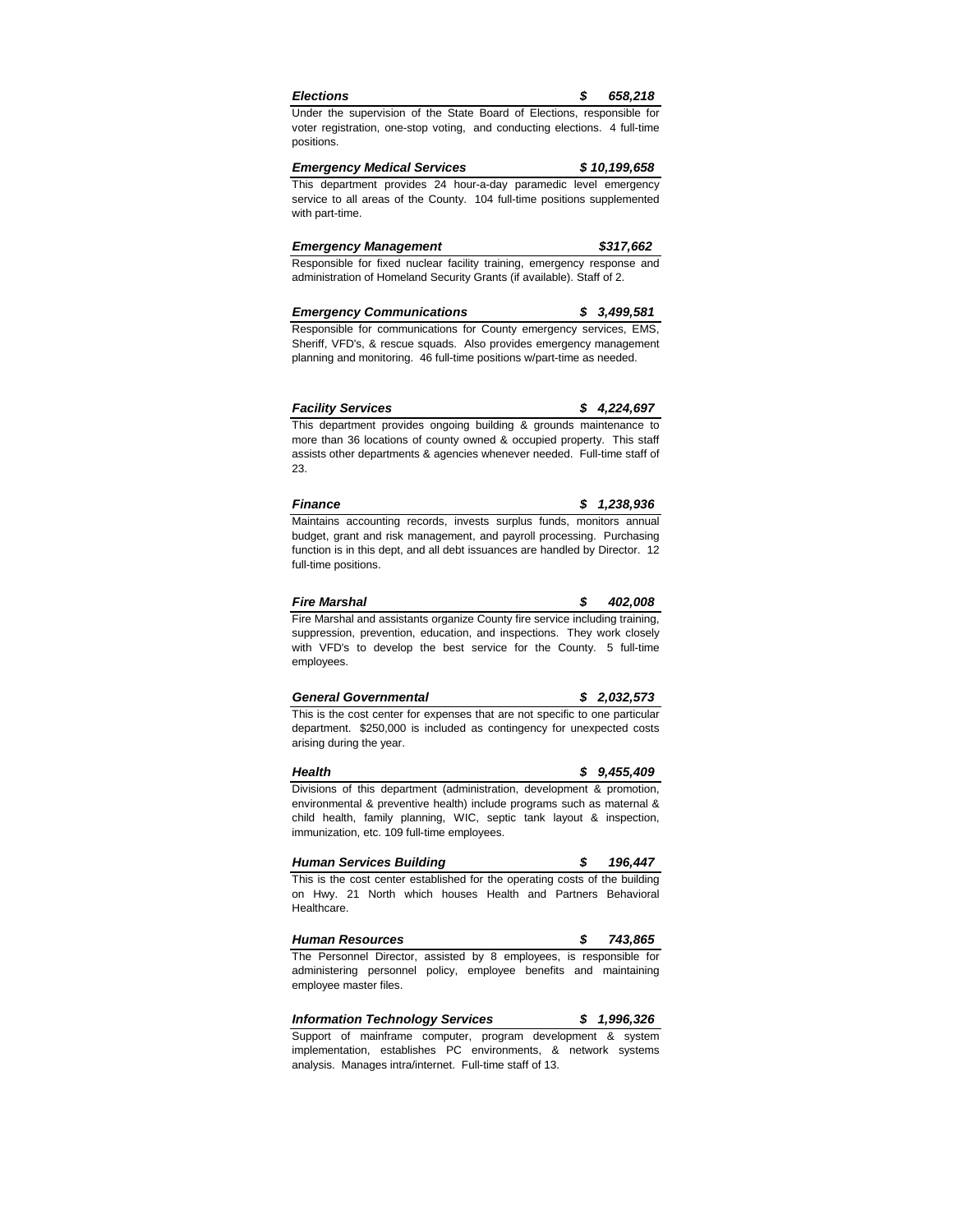| Legal | 111,000 |
|-------|---------|
|       |         |

This cost center appropriates for contracted legal counsel to the Board & all other departments except DSS.

*Library \$ 3,670,205* The local library operates the Main, Troutman and Harmony branch. \$1,375,245 for the Mooresville Public Library is included in this budget. Fulltime staff of 28.

| <b>Parks &amp; Recreation</b>                                                |  | \$ 1.567.475 |
|------------------------------------------------------------------------------|--|--------------|
| This department administers adult & youth athletic programs, summer          |  |              |
| camps, a ropes course, Stumpy Creek Park & other special projects. This      |  |              |
| department also includes a Recreation Center in Troutman. Full-time staff of |  |              |
| 15.                                                                          |  |              |

*Partners Behavioral Health Care \$ 565,875* 

Annual appropriation to area mental health authority

| Planning |  |  |                                                                                |  | 1.228.164 |
|----------|--|--|--------------------------------------------------------------------------------|--|-----------|
|          |  |  | The Planning division administers the land development plan & zoning           |  |           |
|          |  |  | ordinance, identifies present & future needs, and sets objectives for physical |  |           |

les present & future nee & economic development. Planning has 9 staff members.

| <b>Register of Deeds</b> |  |  |                                                                                       |  |  | 751.978 |
|--------------------------|--|--|---------------------------------------------------------------------------------------|--|--|---------|
|                          |  |  | The Register of Deeds is the major custodian of county records including              |  |  |         |
|                          |  |  | Botanic () → Hotanic Collection → Collection → Hotanic → Hotanic → Collection → The D |  |  |         |

birth & death certificates, military discharges, deeds, and others. The position is elected and is assisted by 8 full-time employees & additional parttime help.

| <b>Rescue Squad Contracts</b> | \$<br>1,220,973 |
|-------------------------------|-----------------|
| <b>Operations</b>             |                 |
| Lake Norman                   | 33,688          |
| South Iredell                 | 14,449          |
| Mt. Mourne                    | 21,589          |
| Shepherds                     | 33,420          |
| <b>Iredell County</b>         | 627,960         |
| Mooresville                   | 101,986         |
| North Iredell                 | 257.542         |
| Troutman                      | 77.925          |
| <b>Apparatus</b>              | 35,000          |
| <b>Equipment</b>              | 15,000          |

*Schools \$ 102,008,712* This budget includes appropriations to the Iredell-Statesville Schools, the Mooresville Graded School District, & Mitchell Community College. (See additional information under **EDUCATION**)

| <b>Sheriff-Enforcement</b>                                                      |  |  |  |  |  |  | \$19.002.698 |  |
|---------------------------------------------------------------------------------|--|--|--|--|--|--|--------------|--|
| Investigates crime and arrests suspects. Deputies often intervene in            |  |  |  |  |  |  |              |  |
| domestic situations, subdue & transport the mentally ill, assist in emergencies |  |  |  |  |  |  |              |  |
| & serve civil process. 172 full-time positions                                  |  |  |  |  |  |  |              |  |

| <b>Sheriff-Jail</b>                                                           | 12,133,893 |
|-------------------------------------------------------------------------------|------------|
| Responsible for holding arrestees awaiting trial, or prisoners sentenced to 6 |            |

months or less. 110 full-time positions

| <b>Social Services</b>                                                        | \$23.428.641 |  |
|-------------------------------------------------------------------------------|--------------|--|
| Public assistance, services, & child support enforcement are the three main   |              |  |
| programs administered by DSS. Federal & state grants fund the majority of     |              |  |
| this budget, with \$11,087,944 provided in County funding. Direct payments    |              |  |
| will be made to or on behalf of individuals in excess of \$202,930,167. There |              |  |

are 248 budgeted positions in this department.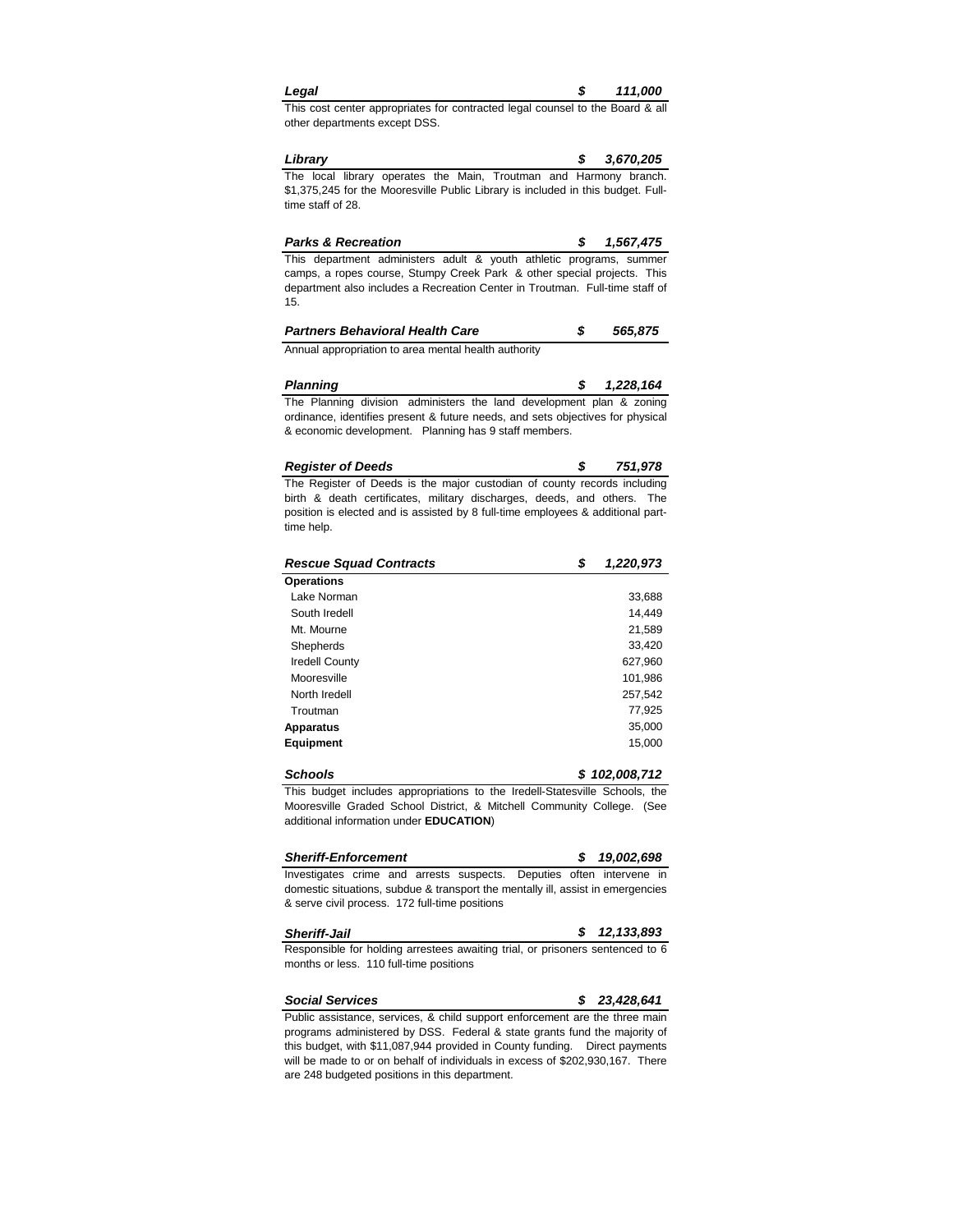| <b>Special Appropriations</b>           | \$<br>714,582 |
|-----------------------------------------|---------------|
| 5th Street Ministries                   | 25,000        |
| Beaver Management                       | 6,000         |
| Centralina COG                          | 62,895        |
| Civil Air Patrol                        | 2,500         |
| Council on Aging                        | 63,250        |
| Domiciliary Board Expenses              | 400           |
| <b>Forestry Service</b>                 | 73,046        |
| <b>Fort Dobbs Alliance</b>              | 15,000        |
| <b>Historical Society</b>               |               |
| <b>ICATS</b>                            | 124,800       |
| Institute of Government                 | 24,020        |
| <b>Iredell Museum</b>                   | 10,000        |
| Iredell Soil & Water                    | 162,365       |
| Lake Norman Marine Commission           | 29,000        |
| Mooresville South Iredell Health Assist | 18,000        |
| <b>NCACC</b>                            | 15,854        |
| <b>NACO</b>                             | 2,600         |
| <b>Nursing Home Residents</b>           | 2,000         |
| <b>SCAN</b>                             | 15,000        |
| <b>Third Creek Watershed</b>            | 22,852        |
| Drug Abuse Coalition of Iredell         | 40,000        |

## *Tax Admin & Land Records \$ 3,643,821*

This includes the operations of the Tax Assessor, Tax Collector, Reappraisal and Mapping divisions. 38 employees in the department.

# *Tax Collector - Included above*

The tax collector, appointed by the Board, is charged with collecting all ad valorem taxes, Schedule B, and Beer & Wine permit fees, and all other collections as determined by the Board.

| <b>Transfer to Other Funds</b>                                                 | -56 | 824.603 |
|--------------------------------------------------------------------------------|-----|---------|
| This represents an appropriation for a transfer to the JCPC Special Revenue    |     |         |
| Fund of \$24,500, a transfer to the County-wide Fire Service Fund of \$195,103 |     |         |
| and a transfer to facility improvement fund of \$605,000.                      |     |         |

| <b>Vehicle Services</b>                                                                  | - 55 | 390.417 |
|------------------------------------------------------------------------------------------|------|---------|
| The Vehicle Services Supervisor, 1 office assistant and 3 mechanics are                  |      |         |
| responsible for maintaining and repairing an on-road fleet of more than 430<br>vehicles. |      |         |

| <b>Veterans Service</b>                                                          |  | 207.620 |
|----------------------------------------------------------------------------------|--|---------|
| Assists veterans & their farmilies with obtaining financial aid, medical care, & |  |         |
| other benefits provided by the Federal Gov. 3 full-time employees.               |  |         |

*Total General Fund \$ 230,357,300*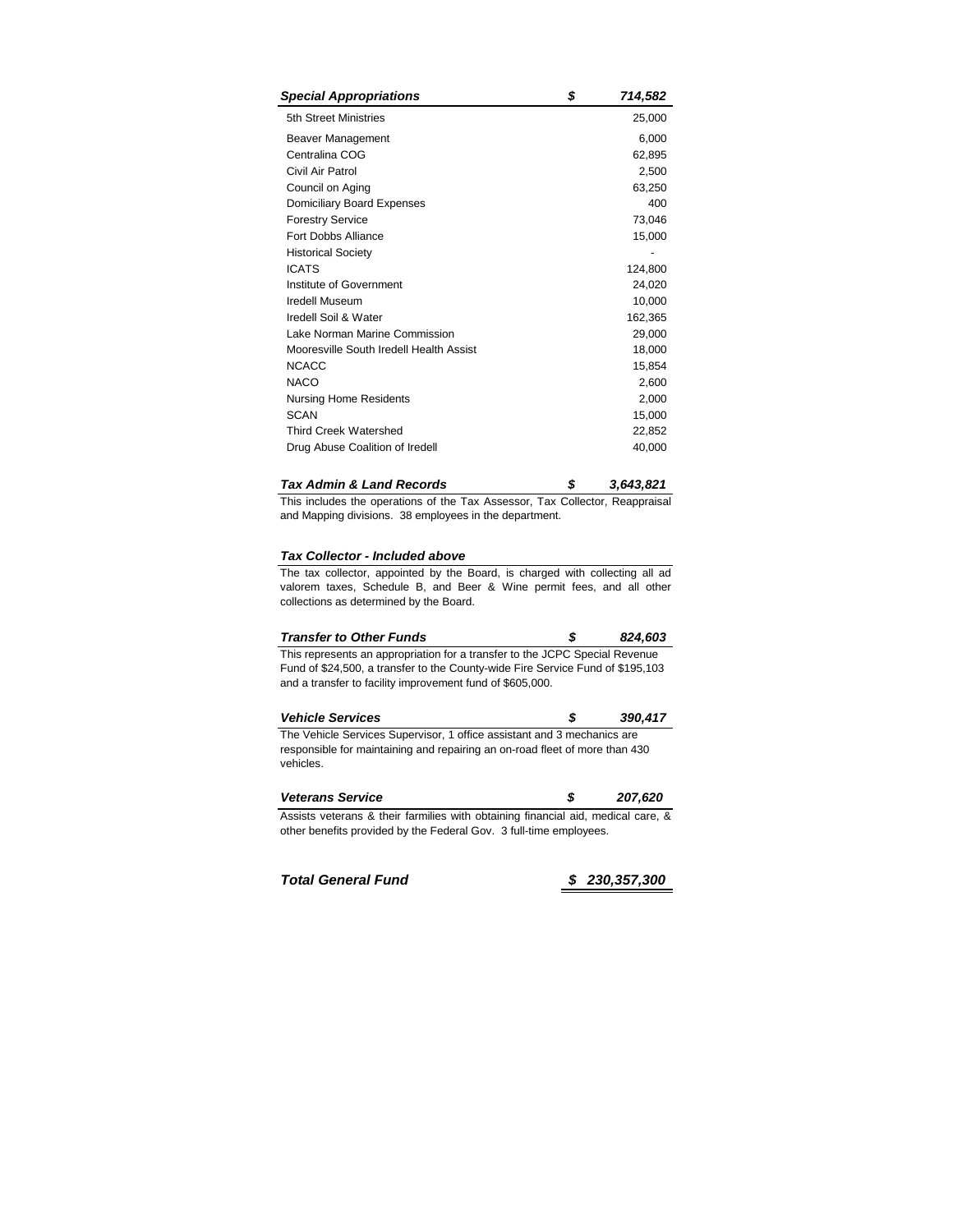## **DEBT SERVICE**

The General Fund department includes debt service for the Public Safety Complex on Bristol Drive, vehicle financing, an IBM lease for a the SAN, a lease for cardiac equipment at the Iredell County Recreation Center, and a lease for radios for public safety entities.

The amount necessary to pay one year's debt service on the 2018 GO Bonds, 2016 LOB, 2016 GO Bonds, 2015 LOB, 2015A Taxable GO, 2015B Refunded GO Bonds, 2015C GO Bonds, 2014 USDA REDLG loan, and the 2013 Refunded COPS is included in the General Fund department, **SCHOOLS**. All debt service associated with the Solid Waste Facility is funded through the enterprise fund.

Revenues of the Solid Waste Enterprise Fund are obligated for the payment of debt issued by the Fund. Ad valorem taxes are not pledged to retire these debts.

**See 2020-2021 Debt Service Payments on the next page**

**DEBT SERVICE**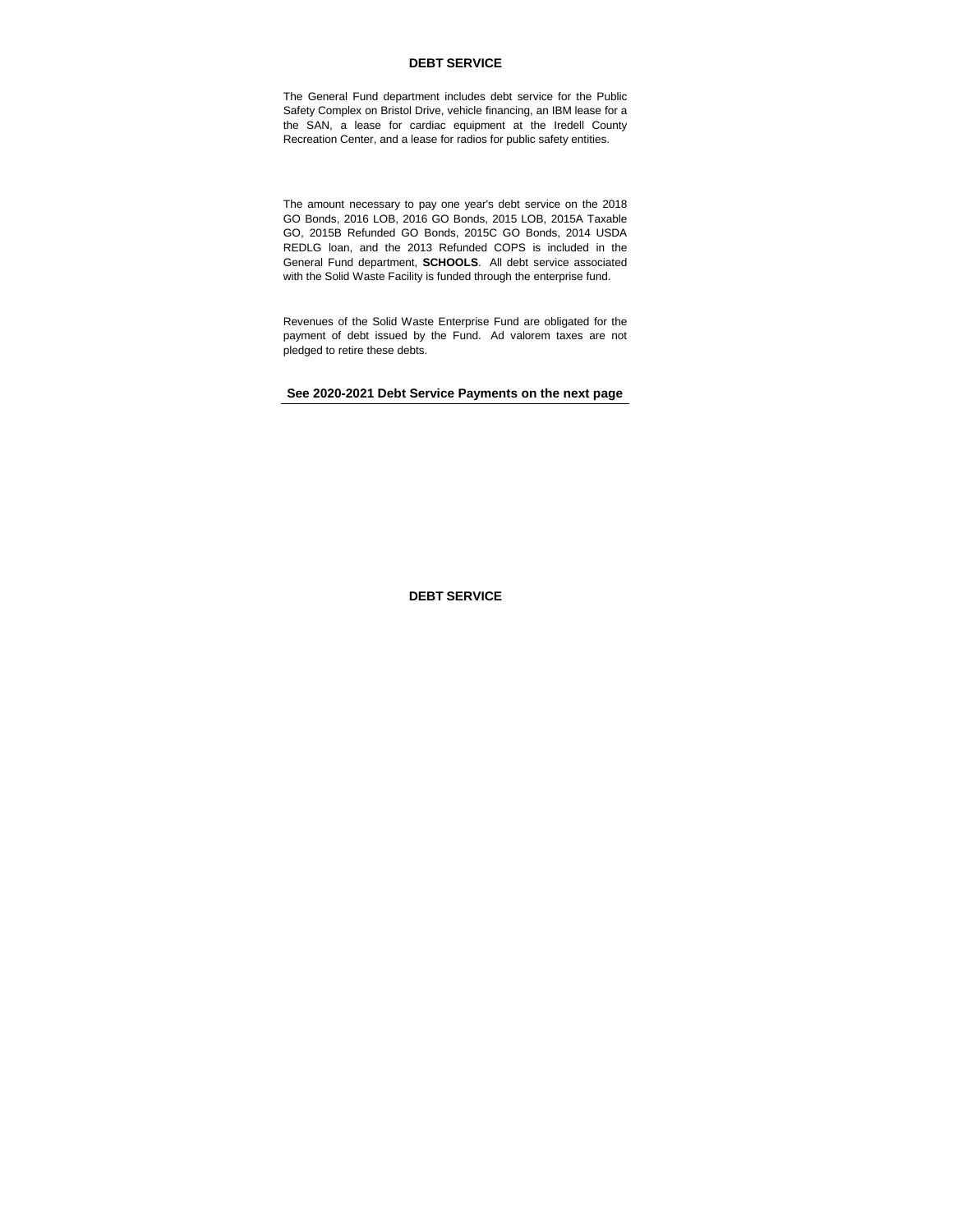| 2020-2021 Debt Service Payments |                |    |            |                 |
|---------------------------------|----------------|----|------------|-----------------|
| Fund/Dept.                      |                |    | Principal  | Interest        |
| General-Debt Service            |                |    |            |                 |
| Public Safety Com               |                | \$ | 1,100,000  | \$<br>169,125   |
| Vehicle Financing               |                |    | 410,000    | 37,443          |
| <b>Technology Project</b>       |                |    | 172,038    | 9,180           |
| Cardiac Equipment               |                |    | 36,841     | 2,651           |
| Radio Equipment                 |                |    | 383,887    | 50,482          |
| General - Schools               |                |    |            |                 |
| Lake Norman High, etc.          |                |    |            |                 |
| General - Schools               |                |    |            |                 |
| 2003 Cops                       |                |    | 1,750,000  | 124,073         |
| General - Schools               |                |    |            |                 |
| 2015 LOB Refund                 | R <sub>2</sub> |    | 2,035,000  | 701,000         |
| General - MCC                   |                |    |            |                 |
| 2008 G.O. Bonds                 |                |    | 250,000    | 111,250         |
| General - Schools               |                |    |            |                 |
| 2009 BAB                        |                |    |            |                 |
| General - Schools               |                |    |            |                 |
| USDA REDLG                      |                |    | 130,000    |                 |
| General - Schools               |                |    |            |                 |
| 2015C GO Bond                   |                |    | 1,845,000  | 1,085,850       |
| General-Schools                 |                |    |            |                 |
| 2015B Refunding                 |                |    | 2,770,000  | 562,350         |
| General - Schools               |                |    |            |                 |
| 2015A Taxable GO                |                |    | 668,421    | 482,295         |
| General-Schools                 |                |    |            |                 |
| 2016 GO Bonds                   |                |    | 880,000    | 505,000         |
| General - Schools               |                |    |            |                 |
| 2016 LOB                        |                |    | 5,520,000  | 2,022,240       |
| General - MCC                   |                |    |            |                 |
| 2018 Go Bonds                   |                |    | 575,000    | 405,575         |
| General - Schools               |                |    |            |                 |
| 2018 Go Bonds                   |                |    | 2,200,000  | 1,715,288       |
| General - Schools               |                |    |            |                 |
| 2021 Go Bonds                   |                |    |            | 645,000         |
| Solid Waste Enterprise          |                |    |            |                 |
| 2016 LOB                        |                |    | 230,000    | 84,260          |
| Total                           |                | \$ | 20,956,187 | \$<br>8,713,062 |

## **Total Debt Service Per Capita = \$161**

|                               |                | Balance @        |
|-------------------------------|----------------|------------------|
| Fund/Dept.                    |                | 6/30/2020        |
| <b>General-Debt Service</b>   |                |                  |
| <b>Public Safety Comple</b>   |                | \$<br>8,800,000  |
| <b>Technology Project</b>     |                | 408,966          |
| Rescue Squad                  | R <sub>1</sub> |                  |
| Vehicles                      |                | 1,435,000        |
| Rec Center Equipment          |                | 59,408           |
| Radio Equipment               |                | 1,999,636        |
| General-Schools               |                |                  |
| 2003 COPs                     | R <sub>1</sub> | 6,700,000        |
| 2015 LOB Refunding            | R <sub>2</sub> | 14,020,000       |
| USDA REDLG                    |                | 520,000          |
| 2015B Refunding               | R <sub>2</sub> | 15,375,000       |
| 2008 G.O. Bonds               |                | 2.300.000        |
| 2015A Taxable GO              |                | 10,026,316       |
| 2015C GO Bonds                |                | 29,445,000       |
| 2016 GO Bonds                 |                | 14,965,000       |
| 2016 LOB                      |                | 43,204,800       |
| 2018 GO Bonds                 |                | 52,090,000       |
| <b>Solid Waste Enterprise</b> |                |                  |
| 2008 COPs                     |                | 1,800,200        |
| Total                         |                | 203,149,326<br>s |

**R1 = Refunded (refinanced) in 2013-2014 R2 = Refunded (refinanced) in 2014-2015 Total Debt per Capita = \$1,104**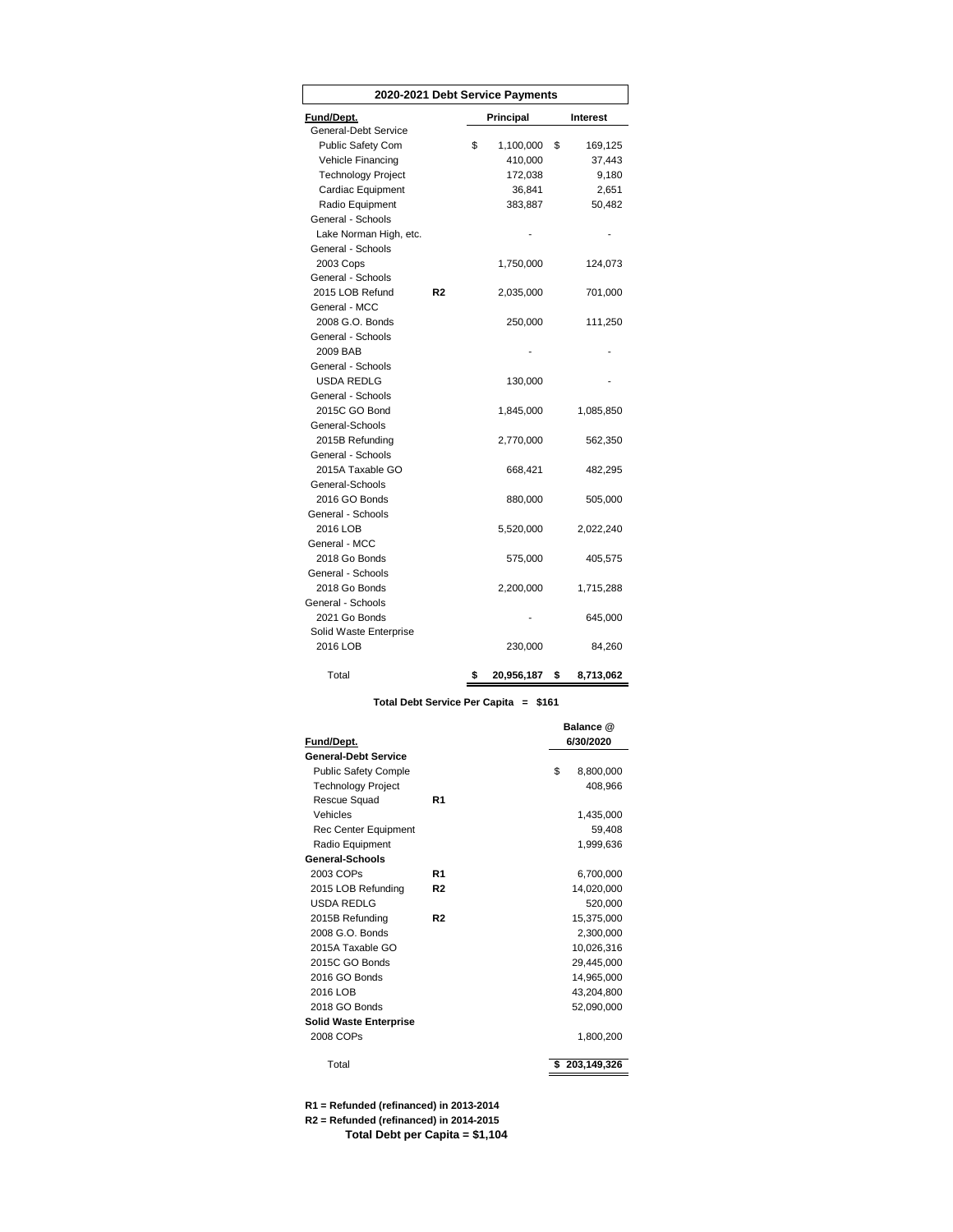### **EDUCATION**

#### **Total Educational Funding \$102,008,712**

The major area of expenditure of county funds is in the area of public education. The State assumes primary responsibility for providing funds to meet minimum salary schedules for the employees who operate & teach in the public school systems. The County is responsible for building and maintaining school buildings

#### **Public Schools**

There are two school administrative units in the county responsible for the education of students in Grades K-12, and for the construction & maintenance of buildings within their geographic areas, as follows:

| <b>Administrative Unit</b>  | <b>Number</b><br>of Students |
|-----------------------------|------------------------------|
| Iredell-Statesville Schools | 23.399                       |
| Mooresville Graded Schools  | 6,750                        |
| Total                       | 30.149                       |

Appropriations are made in three areas: (1) **Current Expense,** providing for daily operations; (2) **Capital Outlay,**  which deals with construction of new buildings, additions to old buildings, and purchases of land and equipment; and (3) **School Safety and Security**, providing for capital equipment for safety & security initatives

## **CURRENT EXPENSE = \$1,940 per student**

### **EDUCATION**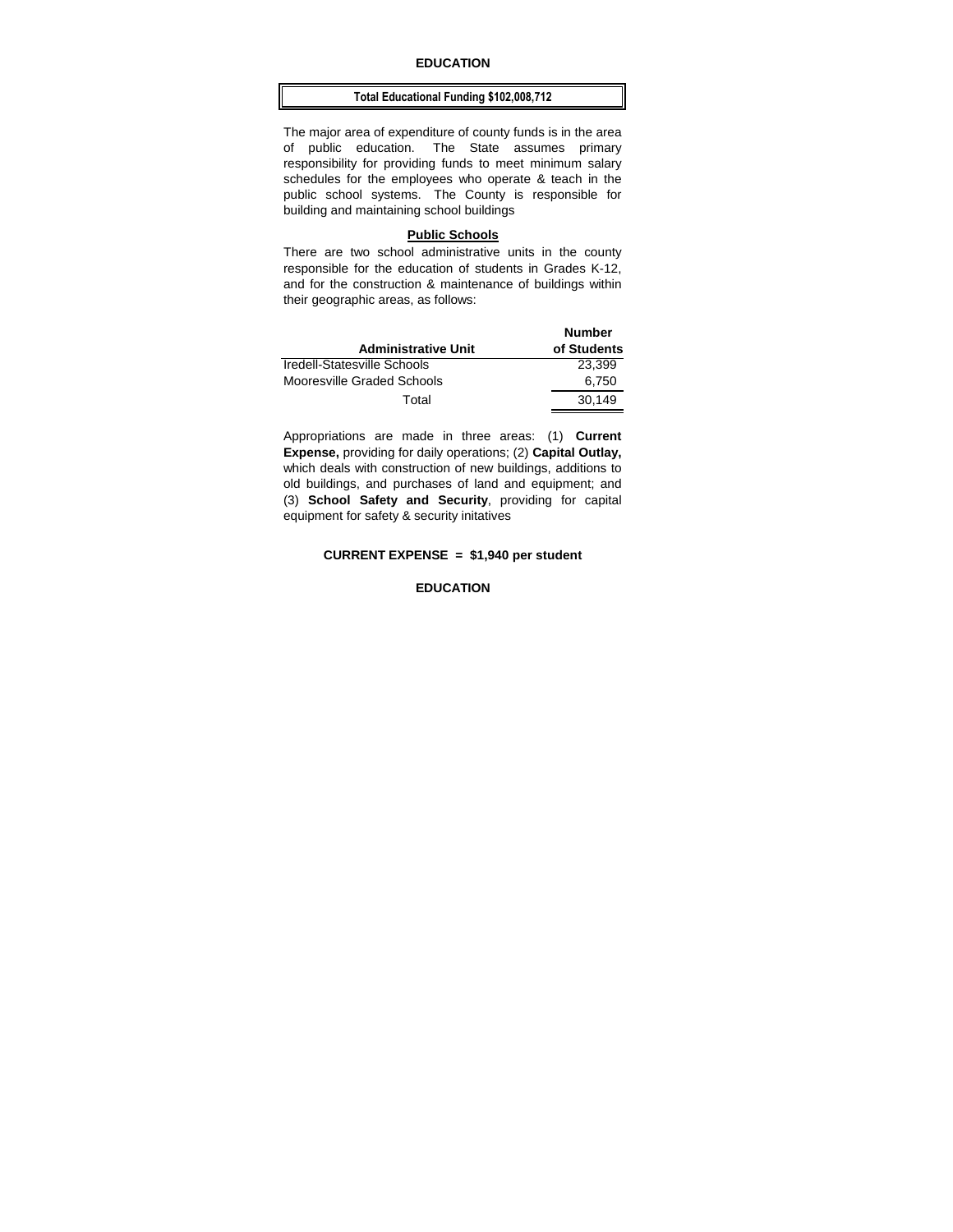### **2020-2021**

**Public Schools**

|                            | Current        |   | Capital     |
|----------------------------|----------------|---|-------------|
| <b>Administrative Unit</b> | <b>Expense</b> |   | Outlay      |
|                            |                |   |             |
| Iredell-Statesville        | 45.394.060     |   | \$7,158,638 |
| Mooresville Schools        | 13,095,000     |   | 2,067,195   |
| Totals                     | 58,489,060     | S | 9,225,833   |
|                            |                |   |             |

|                                 | Debt         |
|---------------------------------|--------------|
| <b>Administrative Unit</b>      | Payments     |
| Ired-Stat 2013 Refunding        | 1,236,888    |
| Ired-Stat 2014 REDLG pmt        | 130,000      |
| Ired-Stat 2015 GO Refunding pmt | 2,817,650    |
| Ired-Stat 2015 GO pmt           | 1,150,716    |
| Ired-Stat 2015 LOB pmt          | 2,241,331    |
| Ired-Stat 2016 GO pmt           | 1,385,000    |
| Ired-Stat 2016 LOB pmt          | 5,656,680    |
| Ired-Stat 2018 GO pmt           | 3,915,288    |
| Ired-Stat Financing Fees        | 30,000       |
| Mooresville 2013 Refunding      | 637,185      |
| Mooresville 2015 GO Refunding   | 474,352      |
| Mooresville 2015 LOB            | 494,669      |
| Mooresville 2015C GO Bonds      | 2,930,850    |
| Mooresville 2016 LOB pmt        | 1,885,560    |
| Mooresville 2021 GO pmt         | 645,000      |
| Mooresville Financing Fees      | 12,000       |
| Totals                          | \$25.643.169 |

Capital outlay is funded with restricted sales tax. Debt Service is funded with ad valorem taxes and the QSCB Interest Rebate. **Sources of Capital Outlay &** 

|                      | Sources of Capital Outlay &<br><b>Debt Service Funding</b> |  |             |
|----------------------|------------------------------------------------------------|--|-------------|
|                      | <b>Mooresville</b><br>Iredell/                             |  |             |
|                      | <b>Statesville</b>                                         |  |             |
| Ad Valorem Tax       | 18,115,019 \$ 7,079,616                                    |  |             |
| Sales Tax            | 7.158.638                                                  |  | 2,067,195   |
| <b>QSCB Interest</b> | 448.534                                                    |  |             |
|                      | 25,722,191                                                 |  | \$9.146.811 |

#### **And Lottery Proceeds Public School Building Capital Funds**

State funding from the Public School Building Capital Fund and Lottery Proceeds passes through the County to the school systems and is included in the data on the prior page. As projects are adopted by the school systems, the pass-through grant will be recognized.

 Iredell-Statesville Mooresville Graded

## **Mitchell Community College**

As part of the State community college system, Mitchell receives the majority of its funding from the state. County appropriations to the college are as follows:

|                        | \$7,331,451 |
|------------------------|-------------|
| 2018B GO Bond          | 980.575     |
| 2015B GO Refunding     | 40.348      |
| G.O. - 2008 P&I        | 361,250     |
| Capital Outlay         | 1.709.120   |
| <b>Current Expense</b> | \$4,240,158 |
|                        |             |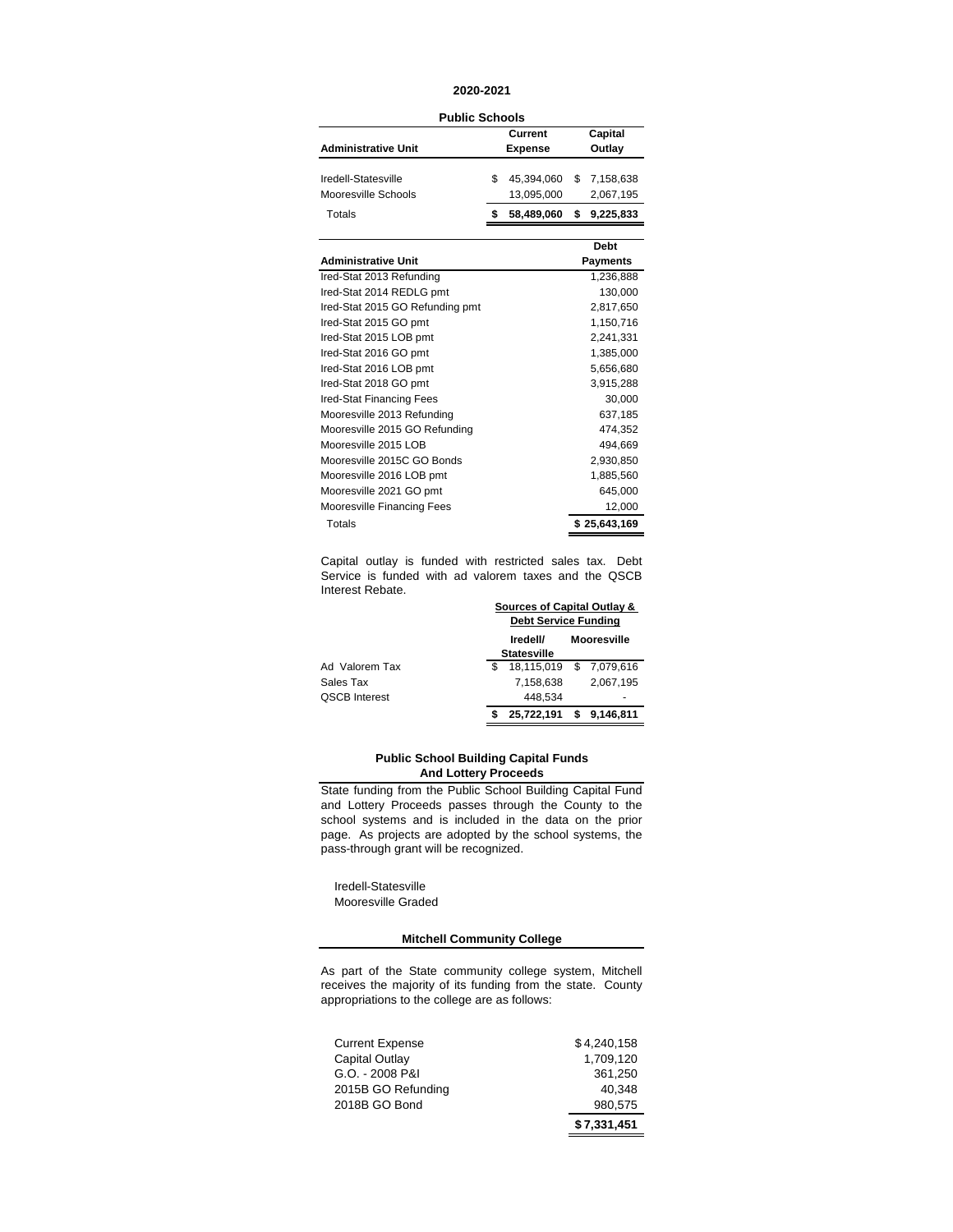## **School Safety and Security**

A new School Safety and Security budget was created to address the safety and security needs within the two school systems as well as the community college. This budget will begin to fund public school safety related needs including school resource officers, door locks, camera systems, and communications equipment.

| Iredell-Statesville               | 787.542   |
|-----------------------------------|-----------|
| Mooresville Graded                | 227.226   |
| <b>Mitchell Community College</b> | 304.431   |
|                                   | 1.319.199 |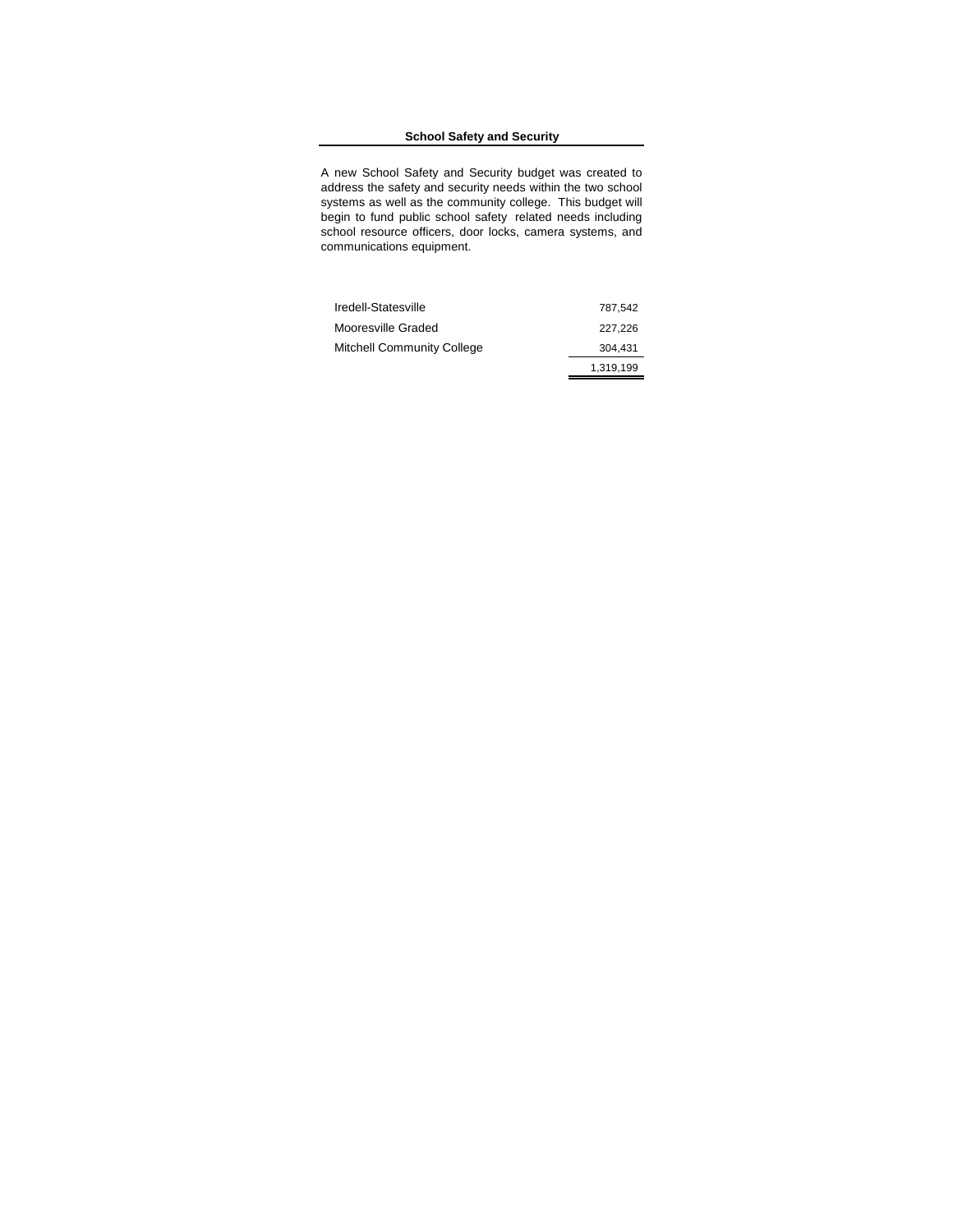## **911 Emergency Telephone Services**

Effective January 1, 2008, all revenues of the 911 Emergency Telephone Services Fund are provided by allocations of service fees from the NC 911 Fund.

The estimated revenues and expenditures for fiscal year 2020- 2021 are expected to be \$715,192.

## **911 EMERGENCY TELEPHONE SERVICES**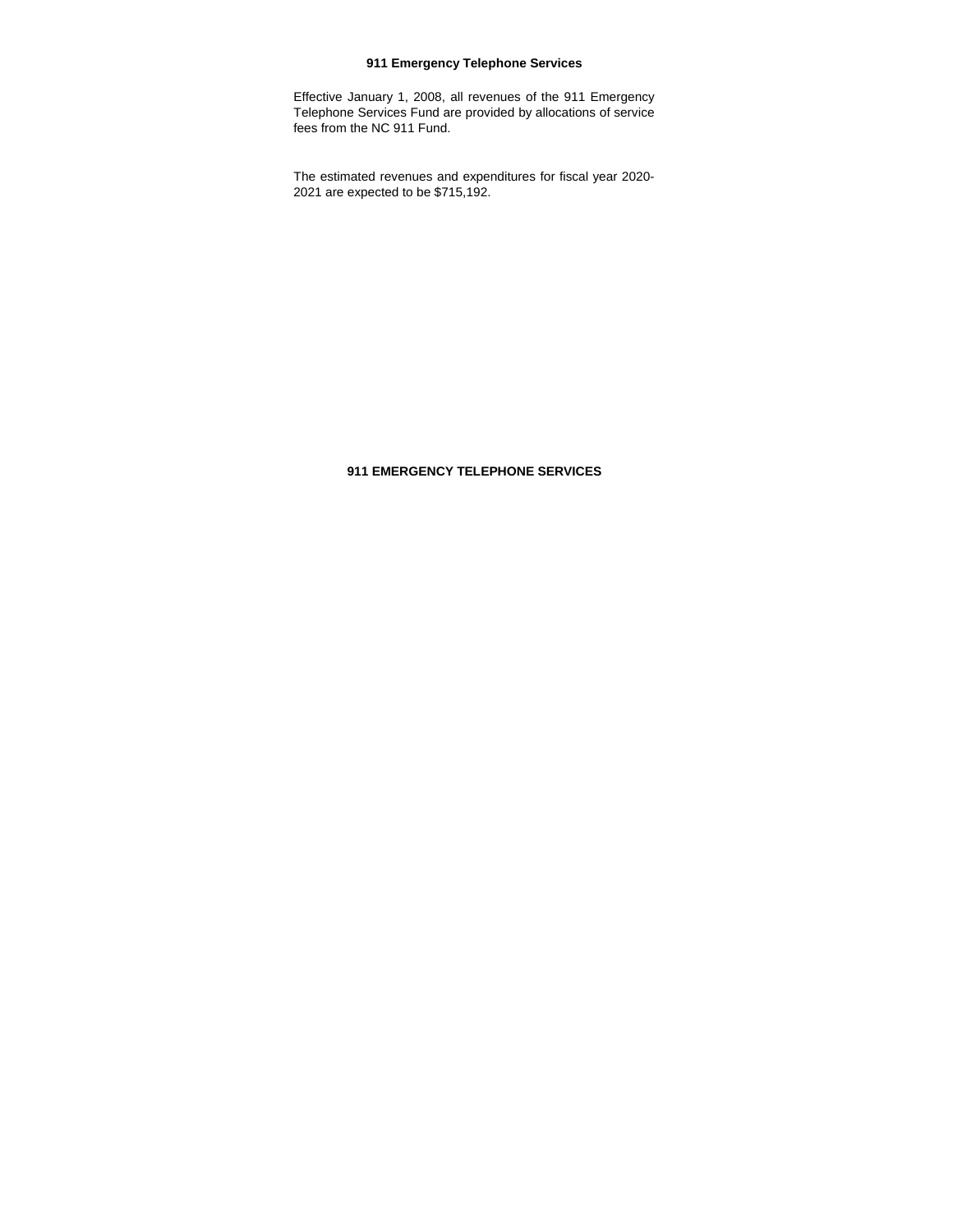## **2020-2021 Fire Tax Districts**

The tax rates for the fire districts are as follows:

| All-County district      | 9.00¢ per \$100 |
|--------------------------|-----------------|
| County-wide district     | 0.00¢ per \$100 |
| E. Alexander district    | 0.00¢ per \$100 |
| Mt. Mourne district      | 0.00¢ per \$100 |
| Shepherds district       | 0.00¢ per \$100 |
| <b>Troutman district</b> | 0.00¢ per \$100 |
|                          |                 |

The property valuation of the All-County Fire District is as follows:

| All-County district |  | 15,302,000,000 |
|---------------------|--|----------------|
|---------------------|--|----------------|

2020-2021 appropriations to the districts:

| All-County district   | S  | 13.583.902 |
|-----------------------|----|------------|
| County-wide district  | \$ | 195,105    |
| E. Alexander district | \$ | 100        |
| Mt. Mourne district   | S  | 550        |
| Shepherds district    | S  | 1.000      |
| Troutman district     | S  | 1.000      |
|                       |    |            |

## **FIRE DISTRICT FUNDS**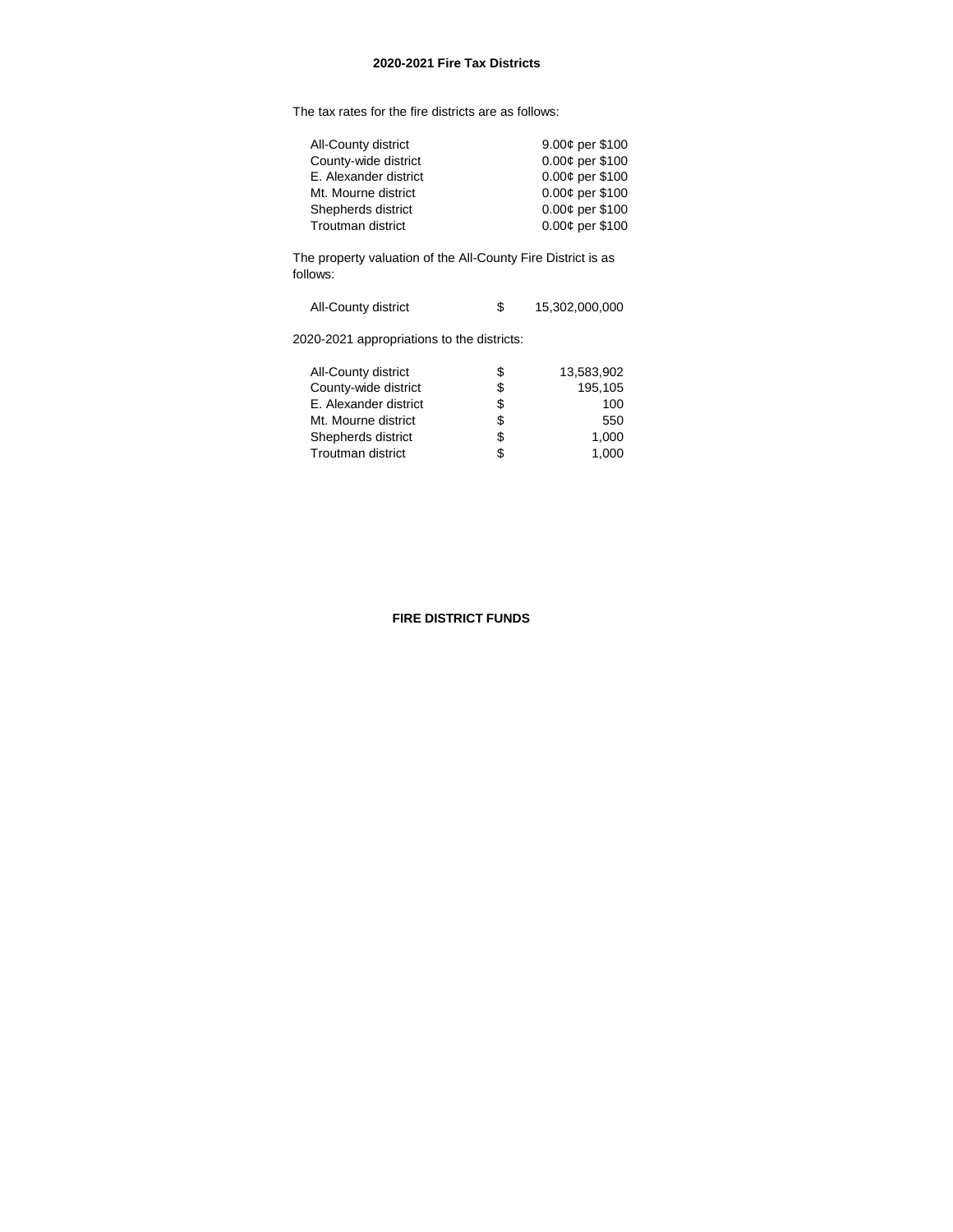# **Transportation**

This fund was established as of July 1, 2003, to account for the grants and other special revenue received for the operation of Iredell County Area Transit System - ICATS. The amounts budgeted for revenues and expenditures for fiscal year 2020-21 are as follows:

| Revenue                                     |               |  |  |  |
|---------------------------------------------|---------------|--|--|--|
| <b>Rural Operating Assistance Grants</b>    | \$<br>269,598 |  |  |  |
| <b>NCDOT Community Transportation Grant</b> | 594,057       |  |  |  |
| Elderly Disabled Grant - Urban 5310         | 175,000       |  |  |  |
| FTA Elderly Disabled Grant - Rural 5310     |               |  |  |  |
| Elderly Disabled Grant - Capital 5310       |               |  |  |  |
| <b>Other Grants</b>                         |               |  |  |  |
| <b>Transportation Fees</b>                  | 1,549,800     |  |  |  |
| Urban 5307 Funds                            | 300,000       |  |  |  |
| <b>JARC Grant</b>                           |               |  |  |  |
| <b>Other Passenger Fares</b>                | 60,000        |  |  |  |
| Vehicle Advertisements                      | 20,000        |  |  |  |
| Sale of county property                     | 15,000        |  |  |  |
| <b>Investment Earnings</b>                  | 5,000         |  |  |  |
| <b>VS Labor Credits</b>                     | 15,000        |  |  |  |
| Insurance Claim Proceeds                    |               |  |  |  |
|                                             | \$3,003,455   |  |  |  |
|                                             |               |  |  |  |
| <b>Expenditures</b>                         |               |  |  |  |
| <b>Salaries &amp; Benefits</b>              | \$2,051,110   |  |  |  |
| <b>Operating Costs</b>                      | 508,174       |  |  |  |
| Capital Outlay                              | 413,204       |  |  |  |
| <b>Fund Balance Budgeted Increase</b>       | 30,967        |  |  |  |
| <b>Indirect Costs</b>                       |               |  |  |  |
|                                             | \$3,003,455   |  |  |  |

**ICATS**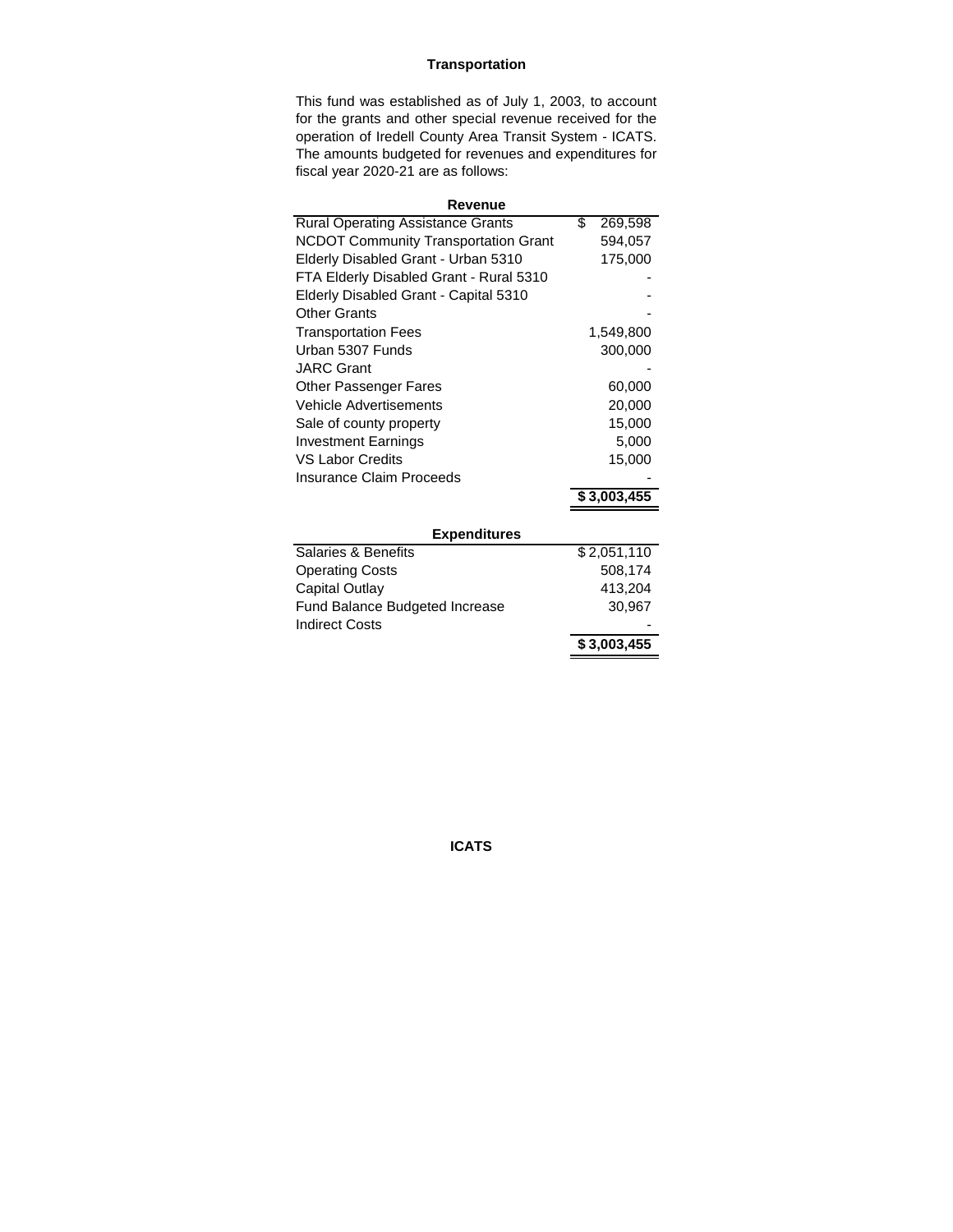## **Solid Waste Disposal Enterprise Fund**

| The following rate schedule is effective July 1, 2020 |      |                                                                 |
|-------------------------------------------------------|------|-----------------------------------------------------------------|
| Animals                                               |      | $$110$ per Ton                                                  |
| Approved Area Fill                                    |      | \$25 per Ton                                                    |
| Asbestos - Friable                                    |      | \$110 per Ton                                                   |
| Asbestos - Non-Friable                                |      | \$38 per Ton                                                    |
| Brush $<$ 8 inch diameter                             |      | \$0 no charge                                                   |
| Brush $> 8$ inch diameter                             |      | \$38 per Ton                                                    |
| Commercial                                            |      | \$38 per Ton                                                    |
| Compost/Mulch                                         |      | \$5 per loader bucket for all qtys in excess of one pickup load |
| Demolition                                            |      | \$38 per Ton                                                    |
| Electronics - CRT/Televisions                         |      | $$10$ each                                                      |
| <b>Household Availability Fee</b>                     |      | \$56 per Year                                                   |
| HH fee with exemption                                 |      | \$28 per Year                                                   |
| Pallets                                               |      | \$38 per Ton                                                    |
| Pickup loads at T/S (1/2)                             | \$8  |                                                                 |
| Pickup loads at T/S (full)                            | \$16 |                                                                 |
| Shingles (recycled)                                   |      | \$15 per Ton                                                    |
| Solid Waste Tax                                       |      | \$2 per Ton landfilled                                          |
| Special Handling (1 time)                             | \$38 |                                                                 |
| Tires - Off Rim                                       |      | \$100 per Ton                                                   |
| Tires - On Rim                                        |      | $$150$ per Ton                                                  |
| Tires - Lg Equipment                                  |      | $$250$ per Ton                                                  |
| <b>Tires from Household</b>                           |      | \$5 per Passenger Tire                                          |
| *(no charge for 1st 5 tires)                          |      | \$10 per Large Tractor Tire                                     |
| <b>Transportation Fee</b>                             |      | \$10 per Ton - Mooresville chargeable                           |
|                                                       |      |                                                                 |

The following revenues are estimated for the operation of the Solid Waste Disposal Facility for FY 2020-2021.

| Appropriated Fund Balance           | 76,940          |
|-------------------------------------|-----------------|
| <b>Other Revenues</b>               | 224,320         |
| Methane Gas Rights                  | 270,000         |
| <b>Transportation Fees</b>          | 179,980         |
| <b>Investment Earnings</b>          | 300,000         |
| State Grants & Other Reimbursements | 335,464         |
| Recycling & White Goods             | 41,700          |
| Household Disposal                  | 4,381,608       |
| Tipping fees                        | \$<br>5,214,720 |

Expenditures of the Solid Waste Fund for 2020-2021 are as follows:

|                                                | S  | 11,024,732 |
|------------------------------------------------|----|------------|
| Increase to Fund Balance                       |    | 347.400    |
| <b>Transfer to Solid Waste Capital Project</b> |    |            |
| Transfer to other funds                        |    | 245,694    |
| Capital Outlay                                 |    | 2,272,746  |
| Lined Landfill Closure Escrow                  |    | 669,203    |
| Debt Service                                   |    | 314,260    |
| <b>Administration &amp; Operations</b>         | \$ | 7,175,429  |

# **SOLID WASTE ENTERPRISE FUND**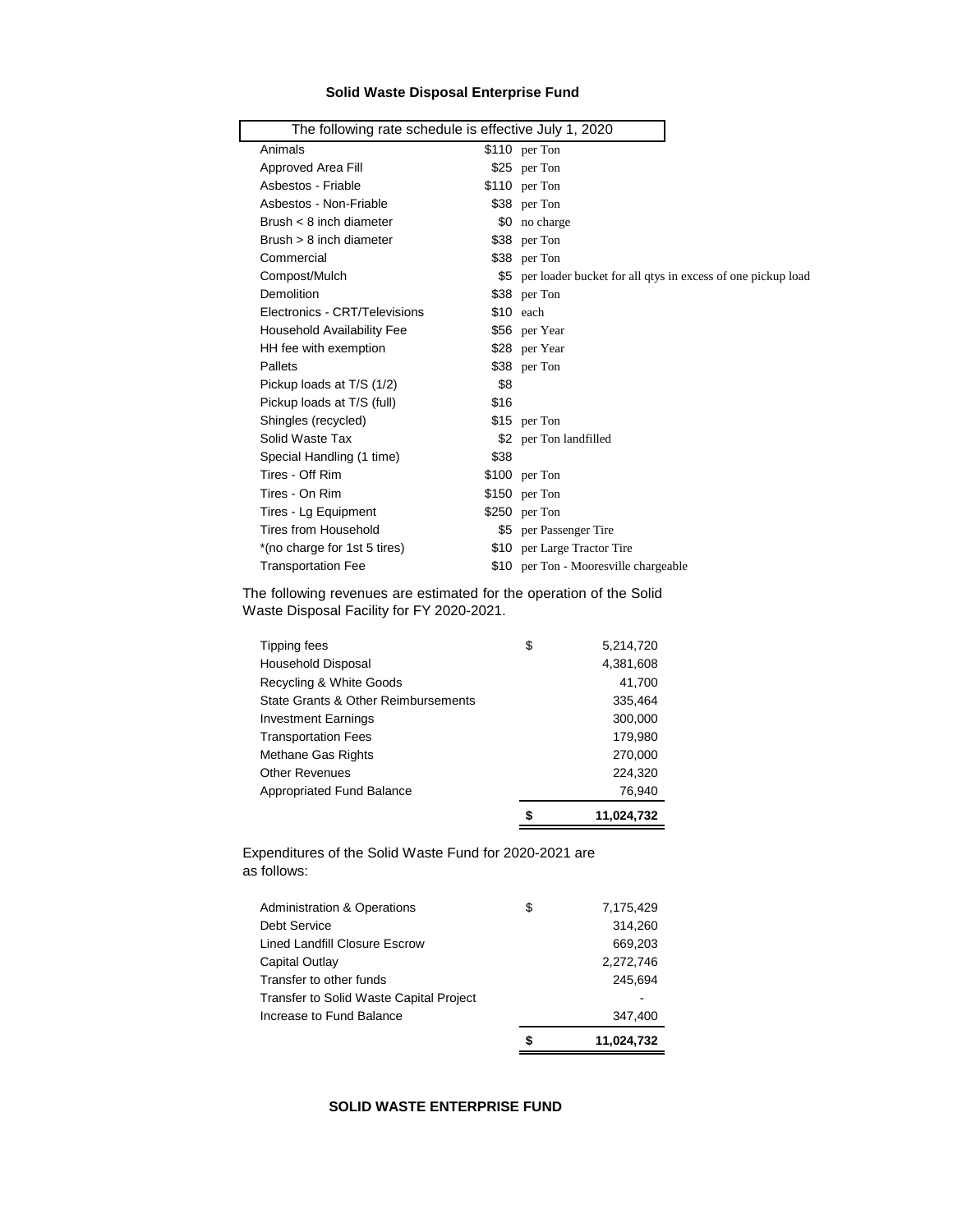# **EMS Specialty Services**

This fund was established in December, 2012 to account for the operations of convalescent transport services.

| <b>Revenue</b>                            |    |                       |  |  |
|-------------------------------------------|----|-----------------------|--|--|
| <b>Appropriated Fund Balance</b>          | \$ | 124,760               |  |  |
| <b>Convalescent Transport Fees</b>        |    | 1,426,106             |  |  |
|                                           |    | \$1,550,866           |  |  |
|                                           |    |                       |  |  |
| <b>Expenditures</b>                       |    |                       |  |  |
| Salaries and benefits                     | \$ | $\overline{960,}$ 192 |  |  |
| Operating costs                           |    | 276,941               |  |  |
| <b>Public Safety Complex contribution</b> |    | 125,000               |  |  |
| Capital outlay                            |    | 50,000                |  |  |
| Transfer to GF - Indirect                 |    | 138,733               |  |  |
|                                           |    | \$1,550,866           |  |  |
|                                           |    |                       |  |  |

**EMS Specialty Services**